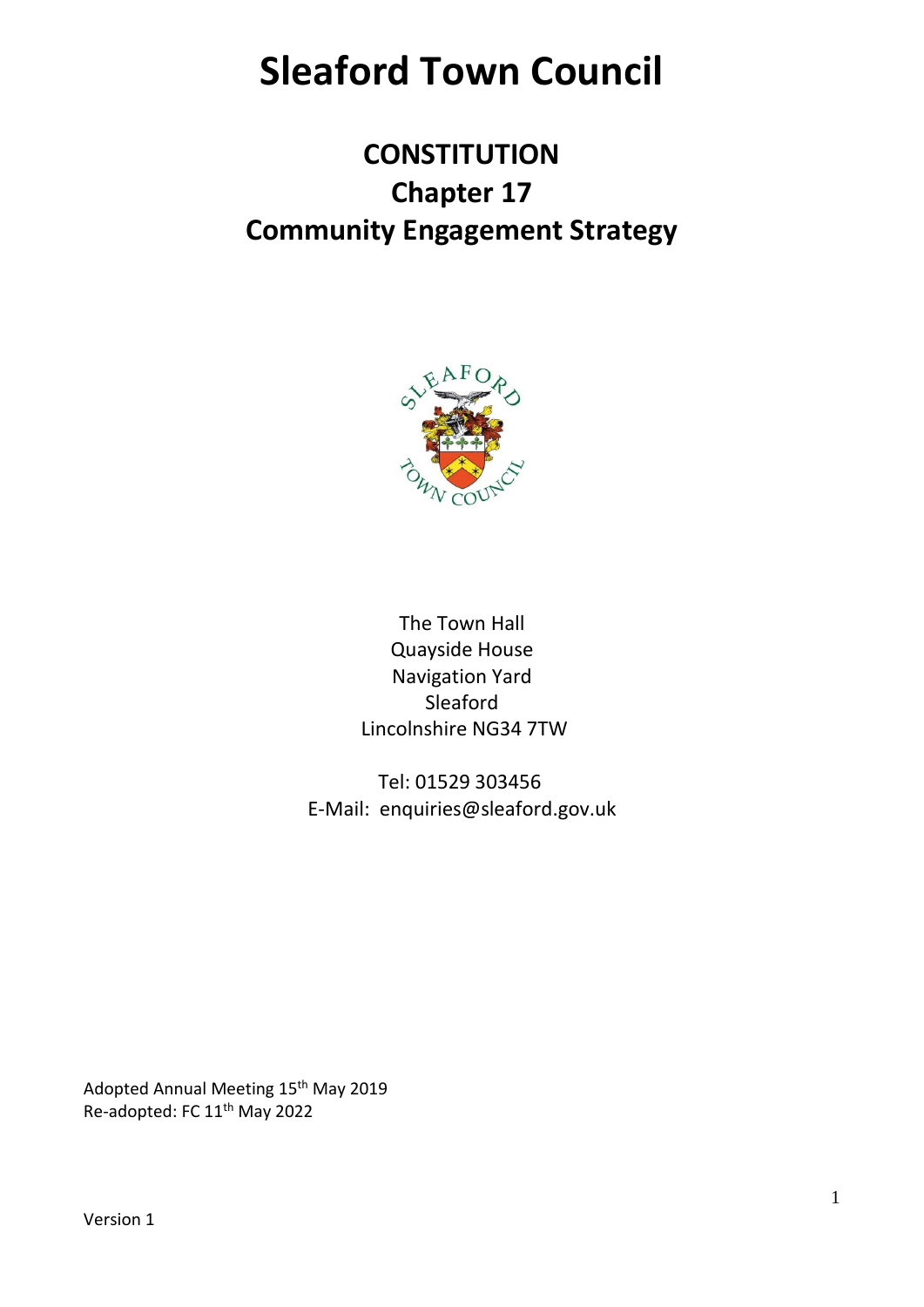#### **COMMUNITY ENGAGEMENT STRATEGY**

#### **1. INTRODUCTION**

The purpose of community engagement is to effectively involve people in the decision-making processes and work of the Town Council. It will give a voice to local people as individuals, as well as community groups, public bodies, businesses, and anyone with an interest in the Council's services and projects. Engagement is a two-way process, which allows the public to talk to the Council about their views and needs and in return enables the Council to tell the community about its work, its priorities and how well it is performing.

The aim of the strategy is to provide opportunities for people to participate at whatever level they wish in order to influence the Council's service delivery, priorities and policies.

Effective community engagement will help to clearly identify the needs of local people, empower the community in local decision-making, and create a greater level of interest in, and understanding of, local government.

#### **2. OBJECTIVES**

The objectives of this strategy are to:

- Encourage effective local community engagement.
- Ensure that embedded throughout the Council there is a clear understanding of the need to engage with communities about decisions which affect them.
- Enable the aspirations/comments/suggestions etc. obtained from community engagement to have an impact on decision making and the way in which services are being delivered.
- IdentifytheprinciplesbehindhowtheCouncilcanenhanceitsprofileby improving engagement with the wider community [with specific reference to hard to reach groups].

#### **3. THE COUNCIL'S COMMITMENT TO COMMUNITY ENGAGEMENT**

Sleaford Town Council recognises the need to consider the impact of its actions on others and the surrounding environment. As a result, the Council's plans will be founded in the belief that the actions will help to protect and wherever possible enhance environmental quality and of equal importance, the decisions will be made ethically with regards to social and economic impact, which together the Council believes will help to make Sleaford a better place.

Sleaford Town Council is committed in its vision, aspirations and objectives to provide a democratic representational voice for the people of Sleaford, central to this ethos is engagement with the local community in a proactive and meaningful way, as embodied in the Council's Strategy document.

'Sleaford Town Council will work for and with local people to make Sleaford a better place'

#### **4. CORPORATE AIMS**

Community engagement is embodied in the delivery of the vision that the Council embraces for the town:

- Building a Sustainable Economy
- AVibrantParticipatoryCommunity
- AThrivingTownCentre
- Efficient and Effective delivery of its Services
- AnInnovativeandSupportiveTownCouncil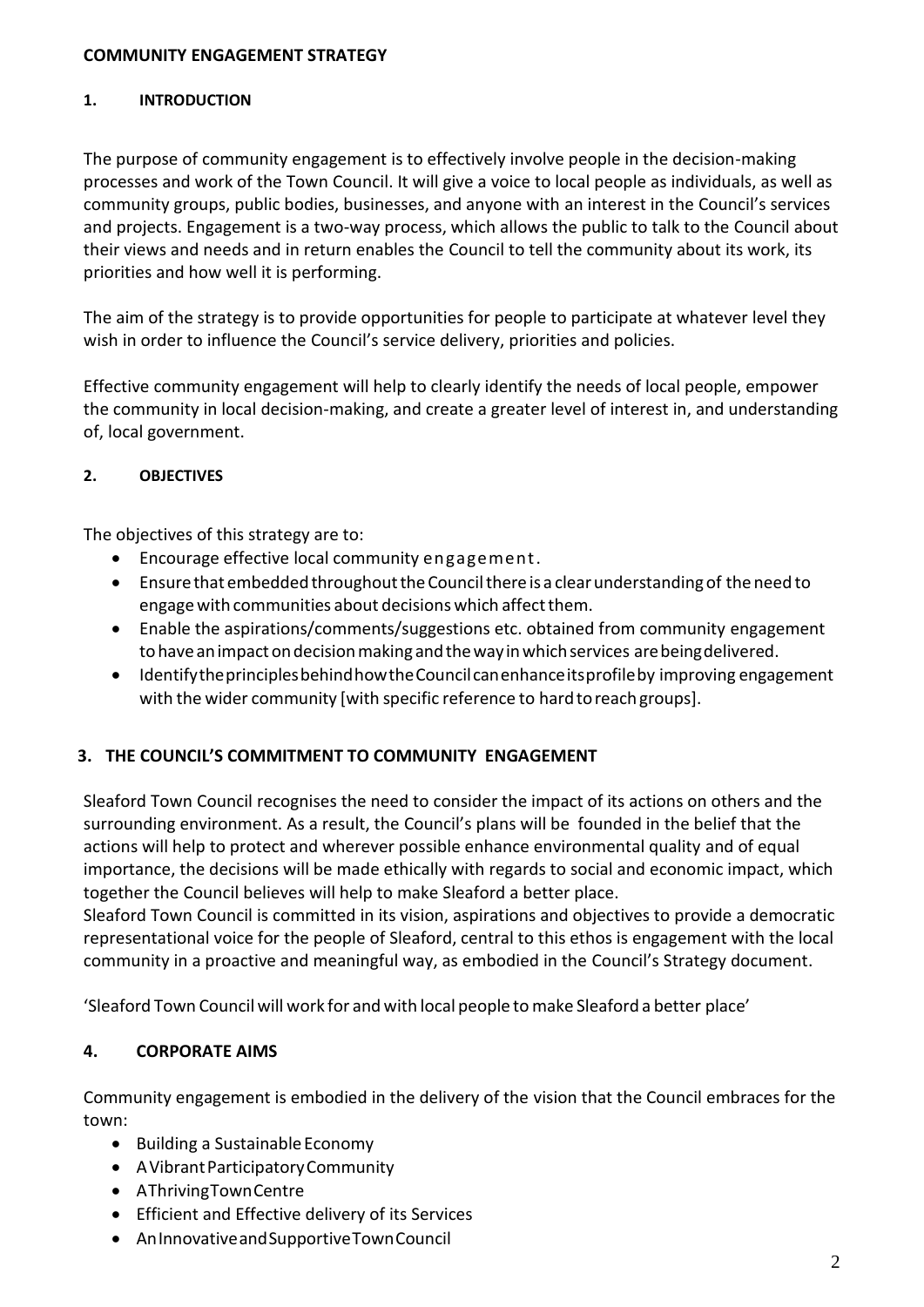### **5. A VIBRANT PARTICIPATORY COMMUNITY**

To achieve a vibrant and participatory community, the Council needs greater involvement with people from all sectors of the community. As decision makers, the Council needs to be able to tap in and respond to the feelings, thoughts, knowledge, interest and expertise in the town. It is clear that involvement doesn't mean simply asking the town's people what they want and acting on the majority decision. Our understanding of involvement is that it is a two-way communication allowing the best [and not always the most popular] decisions to be made and the reasons behind those decisions to be understood.

The Council sees participation as the direct involvement of individuals or groups through a planned method or technique in informing the decision making process. Participation may be open or it may not be depending on what is required. Participation events may directly inform decision making or the outcome may be to understand and/or inform the views held in the wider community.

The Council sees consultation as the seeking of views on a specific subject. Our understanding of consultation is that it should be used sparingly, focussed; asking specific questions and the limitations of its impact clearly understood. Crucially, asking the right questions in the right manner will be more important than receiving the "right" answers. Consultation, like participation, may be open or limited to relevant groups.

### **6. PRINCIPLES**

The Localism Bill places considerable onus on increased involvement and therefore initial guiding principles are required, as noted below:

Involvement Principles

- The Town Council cannot force any individual or group to become involved but it can, and will, make it easier and more attractive to do so.
- It will always be clear, before the start of any participation or consultation event, to what extent the result will inform a decision.
- If the outcome of a participation or consultation event is intended to inform a decision and a different decision is taken, the reasoning behind that decision will be clear and published.
- All involvement will be time-bound and the aggregated results will be published openly.
- Not every decision requires community involvement.

Engagement Principles

- The Councilwill be clearatthestartoftheeventwhatoutputisexpectede.g.a recommendation,strategysuggestionetc.
- Consultation events are not intended as an opportunity for individuals with a particular interest to lobby decision makers. While individuals may well have links with groups that have a vested interest, they should not represent those groups in informing the process. The process should encourage people to take the wider view, and to ensure that those not able to be at an event have their views expressed by others.

Consultation Principles

- Consultations will be targeted atthe relevant group or groups.
- Events will be time-bound.
- If an event calls for wider public involvement the event will beadvertisedlocally allowing people time to organise their engagement with the event.
- Specific,non-leadingquestionswillbeasked.Questionscanbeopen[e.g.where doyouthink swingsshould be sited?] but not open-ended [e.g. what do you think should be done?].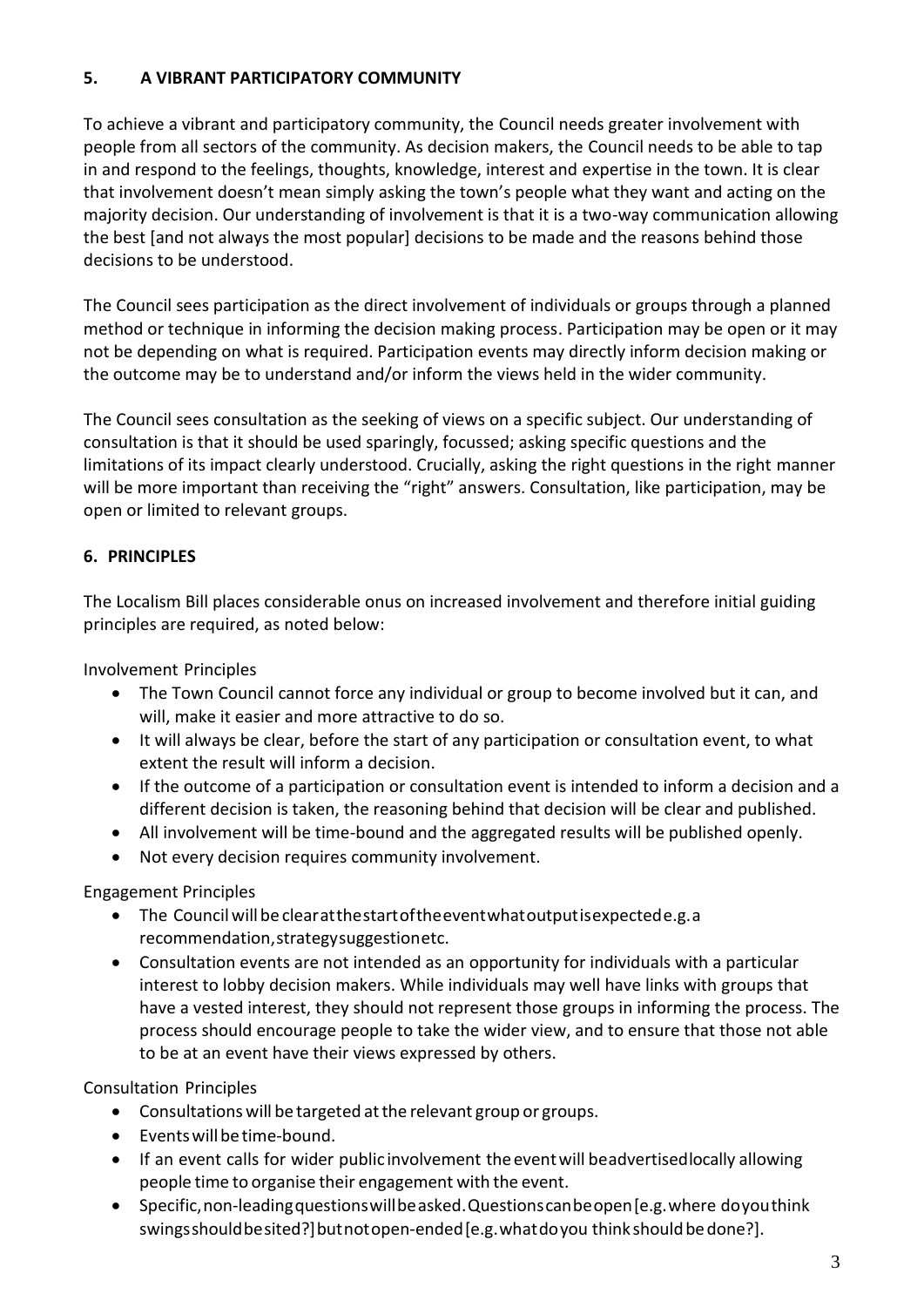• Care will be taken to ensure that no one voice is given greater weight than any other.

# **7. SLEAFORD TOWN COUNCIL AND COMMUNITY ENGAGEMENT**

The Council currently facilitates community engagement in the following ways:

- Allocation of Public Participation at the beginning of each Full Council meeting . This provides an opportunity for local residents to make representations to the Council or ask questions relating to items on the agenda.
- The publishing of agendas, minutes and supporting documents for all Council meetings on the website, in the office window and on various notice boards around the town.
- Active involvement in the Annual Town Meeting with its public question time.
- The annual External Audit provides the opportunity for questions to be asked about the latest Statement of Accounts and Balance Sheet. A synopsis of the financial accounts is published within the Annual Report.
- Making available theCouncillor's contact detailson thewebsite andon various notice boards around town.
- Production of regular Town Council newsletters highlighting local events and latest developments. News and events are also publicised through the website.
- TheAnnualReportandStatementofAccountsmadeavailable on the website.
- Consultation exercises, surveys and questionnaires are undertaken with residents, young peopleandlocalusergroupsandorganisationsforspecific projects and tasks.
- Inviting members of the publicto Councillor Surgeries held on the first Saturday of each month,OpenForums,Working Groups and the Full Council Question Time period.
- Regular press releases featured in local media keep the general public informed of community events, projects and other Town Council items of interest.
- Some Members and officers act as representatives for Outside Bodies comprising community groups, local organisations, and other government agencies, and regularly attend their meetings.
- The Council's Town Hall Offices near the town centre are also open from Monday to Friday.
- Where and when appropriate, external resource maybe utilised for a large and time consuming consultation exercise.

Unlike other tiers of local government, Town Councillors always live within a few miles of the town they serve and therefore have close ties to their constituents and local voluntary and community organisations on a day-to-day basis, making them uniquely placed in terms of informed representation.